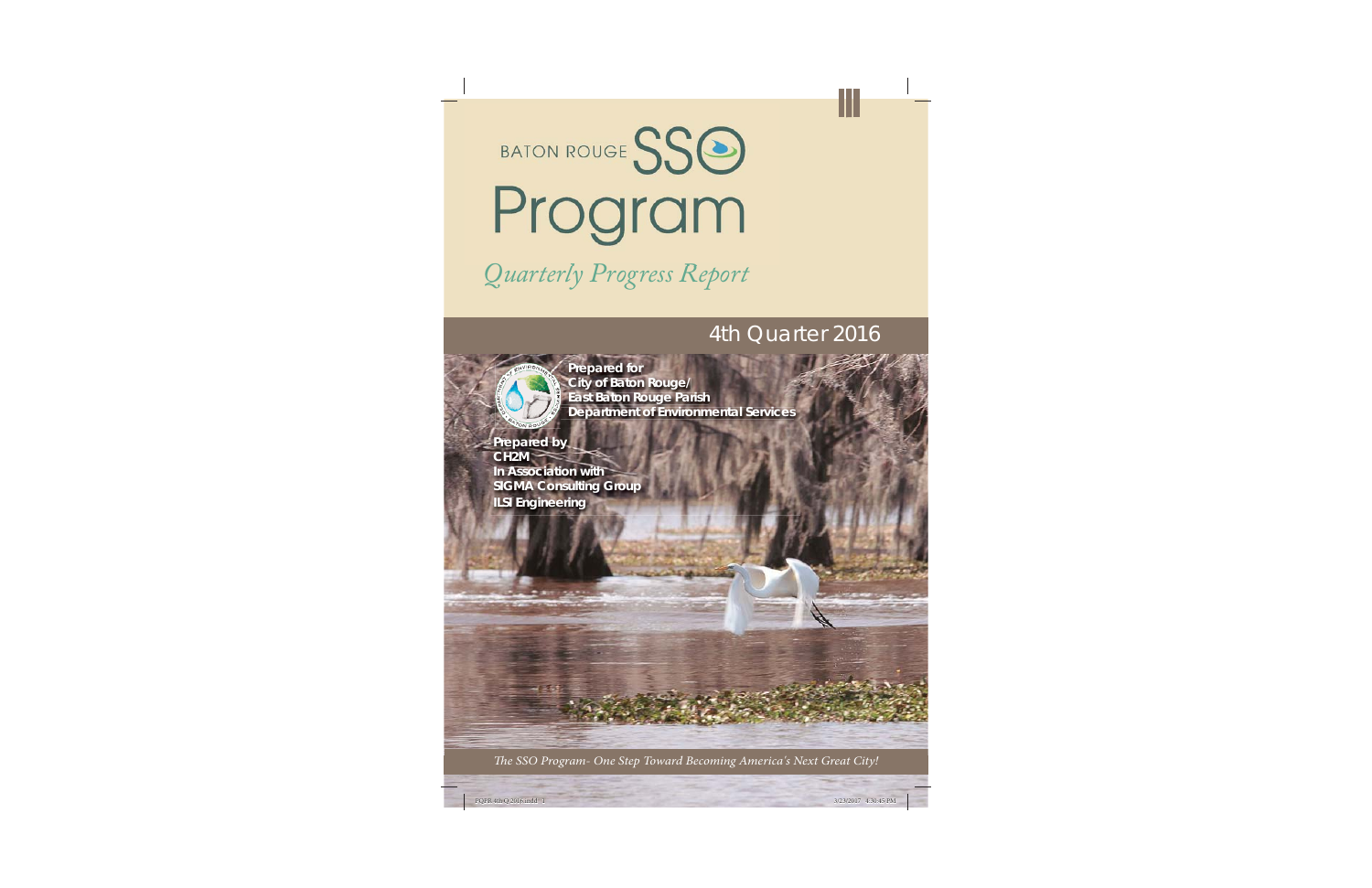

#### Beautifying Baton Rouge: Pump Station 59



Photo credit: Joseph Hebert

Pump Station 59 is located between downtown Baton Rouge and Louisiana State University, right at the foot of the iconic Mississippi River bridge. This pump station is at the corner of a busy thoroughfare, and prior to it being painted, was a non-descript concrete building.

In an effort to gitve back to the community by beautifying the area, the Department of Environmental Services (DES) organized the painting of a Louisiana themed mural. The community came together to design and paint the facility, with the team consisting of a group of 15-20 high school students participating in the Mayor's Love Our Community Summer Youth Employment Program, and City-Parish leaders and agencies including Mayor Holden, DES leadership, SSO Program Managers, the Downtown Development District, and more.

The mural features Baton Rouge and Louisiana themed elements, including pelicans, native plants, oak trees, and magnolias.

#### **Completed Projects**

81 Program projects have been completed for a construction value of over \$1B, reducing SSOs across the City/Parish. The map below shows completed projects in blue and remaining project work in red. The remaining work will result in a functional reduction of SSOs as the projects reach completion.

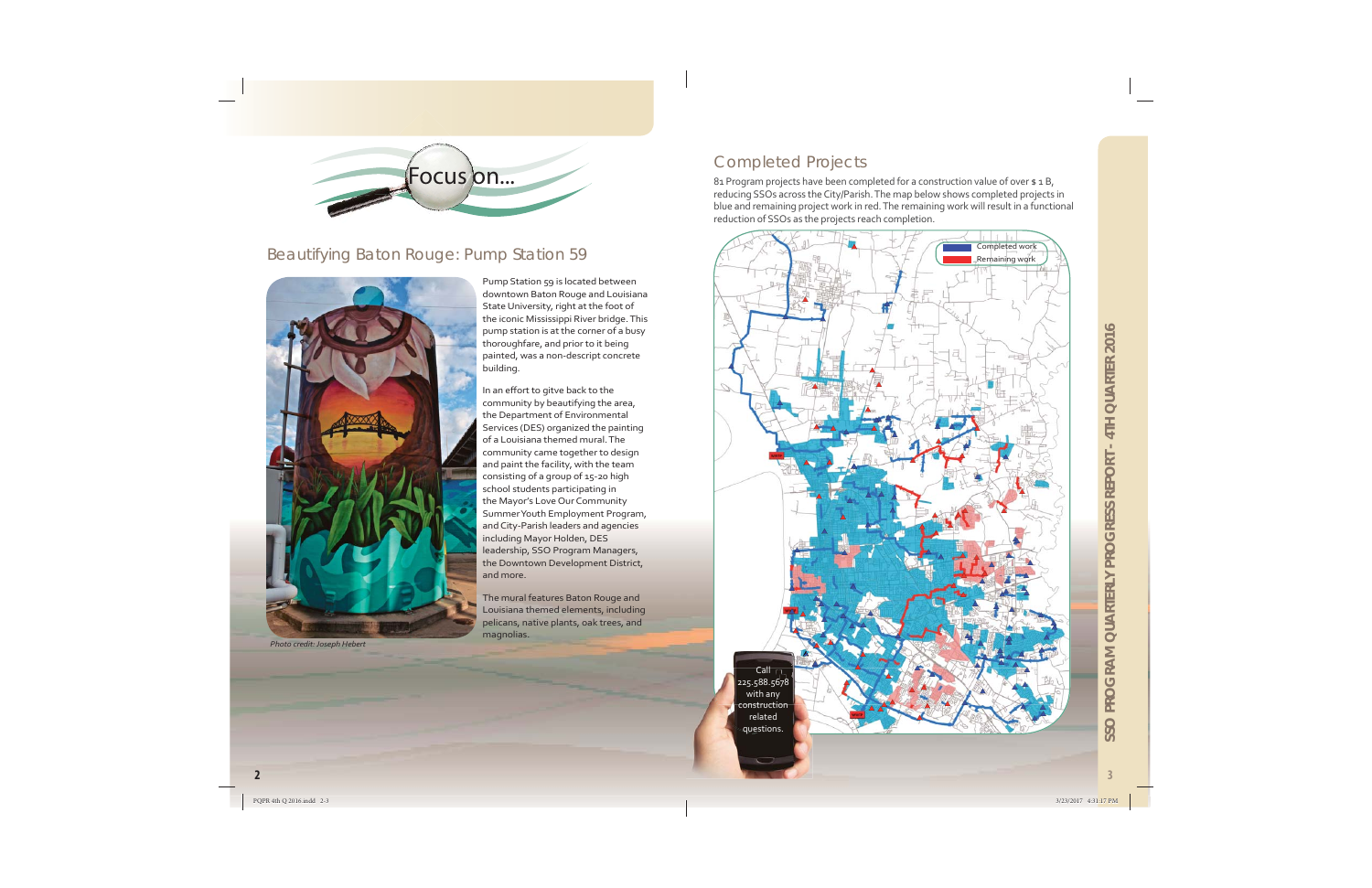## PROJECTS UNDER CONSTRUCTION

| $\frac{4}{3}$  | <b>Name</b>                                      | <b>Type</b>   | Project #                                 | Design<br>Consultant             | Const<br>Contractor   | <b>Total Const</b><br>Contract | Funct.<br>Complete |
|----------------|--------------------------------------------------|---------------|-------------------------------------------|----------------------------------|-----------------------|--------------------------------|--------------------|
|                | 1 ZATNIP Ph 5                                    |               | Capacity 06-WC-IF-014E                    | SJB/Owen & White                 | Wharton-Smith         | \$1,597,000                    | 2/18/2017          |
|                | 2 O'Neal Ln PSs Improvements (Grp B)             |               | Capacity 10-PS-MS-0051                    | URS Corp.                        | Hemphill              | \$14,722,184                   | 2/28/2017          |
|                | 3 O'Neal Ln PSs Improvements (Grp A)             |               | Capacity 10-PS-MS-0050                    | <b>MWH</b>                       | Grady Crawford        | \$15,345,271                   | 2/28/2017          |
|                | 4 East Blvd-Government St Area Rehab             | Rehab         | 12-AR-MS-0041                             | Rehab Team                       | Wharton-Smith         | \$4,325,044                    | 2/28/2017          |
|                | 5 Siegen Ln-I-10 Area Rehab                      | Rehab         | 13-AR-MS-0033                             | Rehab Team                       | Allen & LeBlanc       | \$4,487,980                    | 2/28/2017          |
|                | 6 Plank Rd PSs Improvements                      |               | Capacity 11-PS-MS-0024                    | Arcadis U.S., Inc.               | Grady Crawford        | \$6,126,700                    | 3/1/2017           |
| $\overline{7}$ | Multiple PSs-Highland Rd-Kenilworth Pkwy         |               | Capacity 10-PS-MS-0009                    | AECOM                            | Wharton-Smith         | \$21,083,185                   | 3/15/2017          |
|                | 8 Standby Generator Installations                | MР            | 09-PS-BD-0037                             | N/A                              | Grady Crawford        | \$8,605,526                    | 3/30/2017          |
|                | 9 Highland Rd SAU (Grp B)                        |               | Capacity 11-FM-MS-004B                    | <b>Evans Graves</b>              | Hemphill              | \$8,000,945                    | 4/1/2017           |
|                | 10 South Blvd-St Joseph St-Ph B                  |               | 08-GS-ST-018B &<br>Capacity 09-GS-UF-008B | Hartman Eng. Shread-Kuyrkendall  | JB James              | \$9,756,702                    | 4/1/2017           |
|                | 11 Multiple PSs-Burbank Dr-Siegen Ln             |               | Capacity 11-PS-MS-0026                    | Hartman Eng.                     | Hemphill              | \$7,666,468                    | 4/5/2017           |
|                | 12 Flannery Rd-Florida Blvd Area Rehab (Ph 1)    | Rehab         | 14-AR-MS-0033                             | Rehab Team                       | Grady Crawford        | \$4,674,811                    | 4/30/2017          |
|                | 13 Oak Villa Blvd-Monterrey Blvd SAU             |               | Capacity 11-FM-MS-0025                    | PEC                              | Command Const         | \$5,166,750                    | 8/9/2017           |
|                | 14 Airline Hwy Pipeline Ph A                     |               | Capacity 10-GS-MS-007A                    | ABMB Eng.                        | Grady Crawford        | \$26,774,105 12/12/2017        |                    |
|                | 15 Sherwood Forest Blvd-Goodwood Blvd SAU        |               | Capacity 11-FM-MS-0005                    | Forte & Tablada                  | <b>Boone Services</b> | \$10,586,000 12/23/2017        |                    |
|                | 16 Airline Hwy Pipeline Ph B                     |               | Capacity 10-GS-MS-007B                    | ABMB Eng.                        | Eutaw Const Co.       | \$13,997,421                   | 3/12/2018          |
|                | 17 Hooper Rd PSs Improvements                    |               | Capacity 10-PS-MS-0048                    | Stanley                          | Wharton-Smith         | \$12,957,610                   | 3/25/2018          |
|                | 18 Lovett Rd-Greenwell Springs Rd SAU            |               | Capacity 10-FM-MS-0049                    | SJB/Owen & White                 | <b>Grady Crawford</b> | \$13,755,721                   | 5/1/2018           |
|                | Joor Rd-Greenwell Springs Rd SAU                 |               | Capacity 11-FM-MS-0023                    | TRC Engs./Digital Eng. & Imaging | <b>Grady Crawford</b> | \$6,306,801                    | 5/1/2018           |
|                | 20 Multiple PSs-Hwy 61-Plank Rd                  |               | Capacity 11-PS-MS-0035                    | <b>GEC</b>                       | Wharton-Smith         | \$4,791,000                    | 5/8/2018           |
|                | 21 NWWTP Odor Control                            | MP            | 13-TP-MS-045A                             | <b>CDM</b>                       | <b>TBD</b>            | \$8,793,318                    | 5/8/2018           |
|                | 22 NWWTP Sustainability Improvements             | MP            | 13-TP-MS-0045                             | <b>Buchart Horn</b>              | Wharton-Smith         | \$4,568,300                    | 5/13/2018          |
|                | 23 Flannery Rd-Florida Blvd Area Rehab (Ph 2)    | Rehab         | 14-AR-MS-0034                             | RehabTeam                        | <b>TBD</b>            | \$4,275,000                    | 6/26/2018          |
|                | 24 Multiple PSs-Prescott Rd-Greenwell Springs Rd |               | Capacity 11-PS-MS-0034                    | <b>MWH</b>                       | McInnis Bros.         | \$7,415,338                    | 7/11/2018          |
|                | 25 Florida Blvd PSs Improvements                 |               | Capacity 11-PS-MS-0003                    | <b>Brown &amp; Caldwell</b>      | Wharton-Smith         | \$19,497,000                   | 7/26/2018          |
|                | 26 SCADA Master Plan                             | <b>MP</b>     | 12-PS-MS-0021                             | Prog. Mgmt Team                  | <b>Tesco Controls</b> | \$17,160,877                   | 12/31/2018         |
|                | 26 Total Projects Under Construction             | \$262,437,057 |                                           |                                  |                       |                                |                    |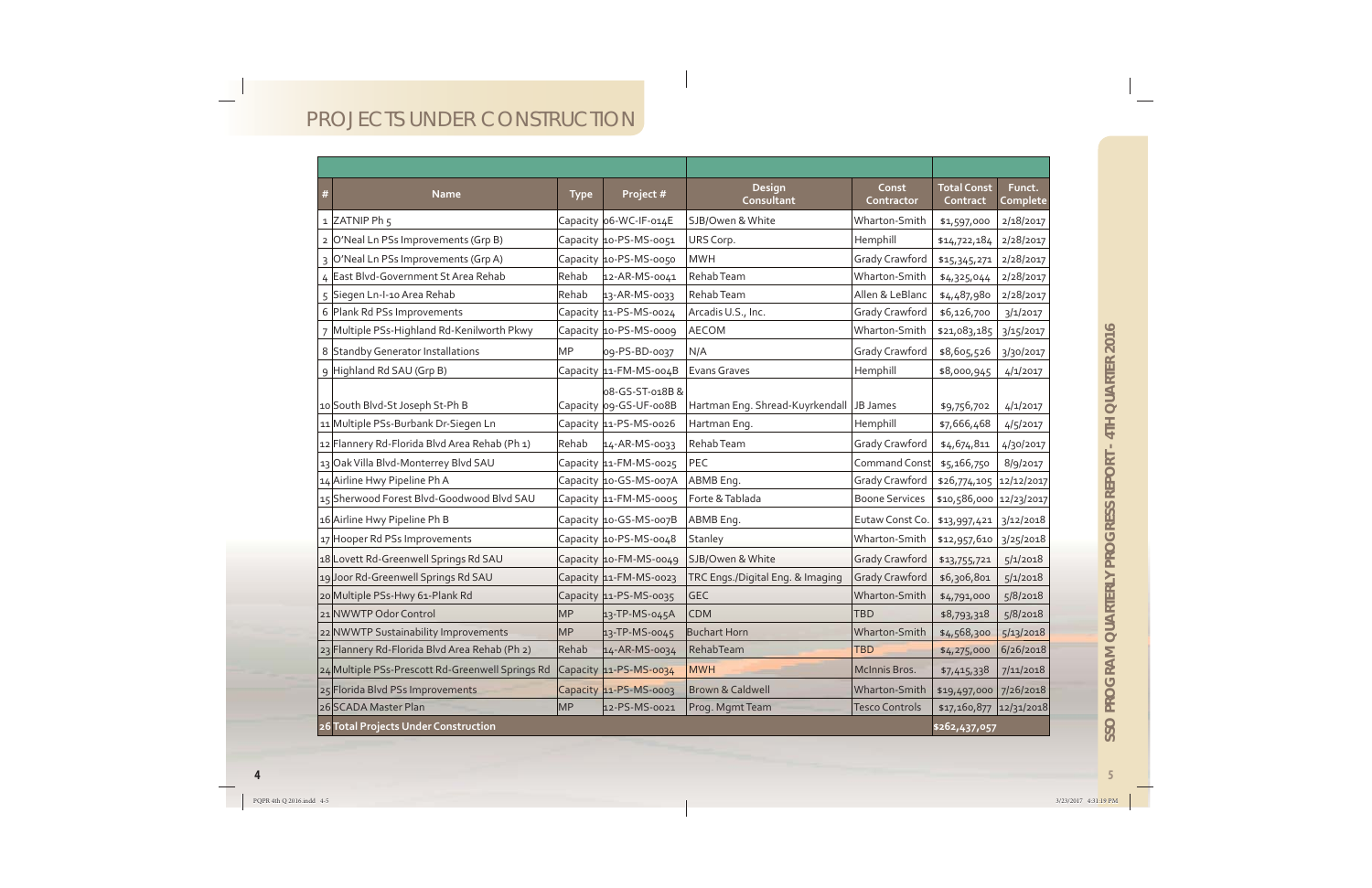### PROJECTS IN DESIGN

| #              | <b>Name</b>                                  | <b>Type</b> | Project #      | <b>Design</b><br>Consultant | <b>Total Const</b><br><b>Contract</b> | <b>Advertise for</b><br><b>Bids</b> | Funct.<br>Complete |
|----------------|----------------------------------------------|-------------|----------------|-----------------------------|---------------------------------------|-------------------------------------|--------------------|
| $\mathbf{1}$   | NWWTP General Electrical Rehab               | <b>MP</b>   | 13-TP-MS-045B  | <b>CDM Smith</b>            | \$10,000,000                          | 3/3/2017                            | 12/15/2018         |
| $\overline{2}$ | N 38th St - Gus Young Ave Area Rehab         | Rehab       | 14-AR-MS-0035  | Rehab Team                  | \$3,300,000                           | 3/10/2017                           | $6$ /9/2018        |
| $\overline{3}$ | NWWTP Master Plan Landscape Buffer Area      | <b>MP</b>   | 13-TP-MS-0001  | Eduardo Jenkins             | \$600,000                             | 3/24/2017                           | 2/23/2018          |
| 4              | NWWTP Plantwide & Master SCADA               | <b>MP</b>   | 13-TP-MS-045C  | <b>CDM Smith</b>            | \$4,000,000                           | 3/24/2017                           | 5/4/2018           |
| 5              | NWWTP Pretreatment & Grit Removal Rehab   MP |             | 13-TP-MS-045D  | <b>CDM Smith</b>            | \$5,000,000                           | 4/14/2017                           | 11/21/2018         |
| 6              | <b>Environmental Services Facility</b>       | <b>MP</b>   | log-PS-UF-009A | CDM Smith                   | \$12,000,000                          | 4/28/2017                           | 9/6/2018           |
| $\overline{7}$ | Central WWTP Decommissioning                 | <b>MP</b>   | 14-TP-MS-0016  | <b>MWH</b>                  | \$2,000,000                           | 5/15/2017                           | 3/27/2018          |
| 8              | <b>NWWTP Standby Generator</b>               | <b>MP</b>   | 13-TP-MS-045E  | CDM Smith                   | \$4,000,000                           | 6/16/2017                           | 4/28/2018          |
| 8              | <b>Total Projects In Design</b>              |             | \$40,900,000   |                             |                                       |                                     |                    |

 $\overline{7}$